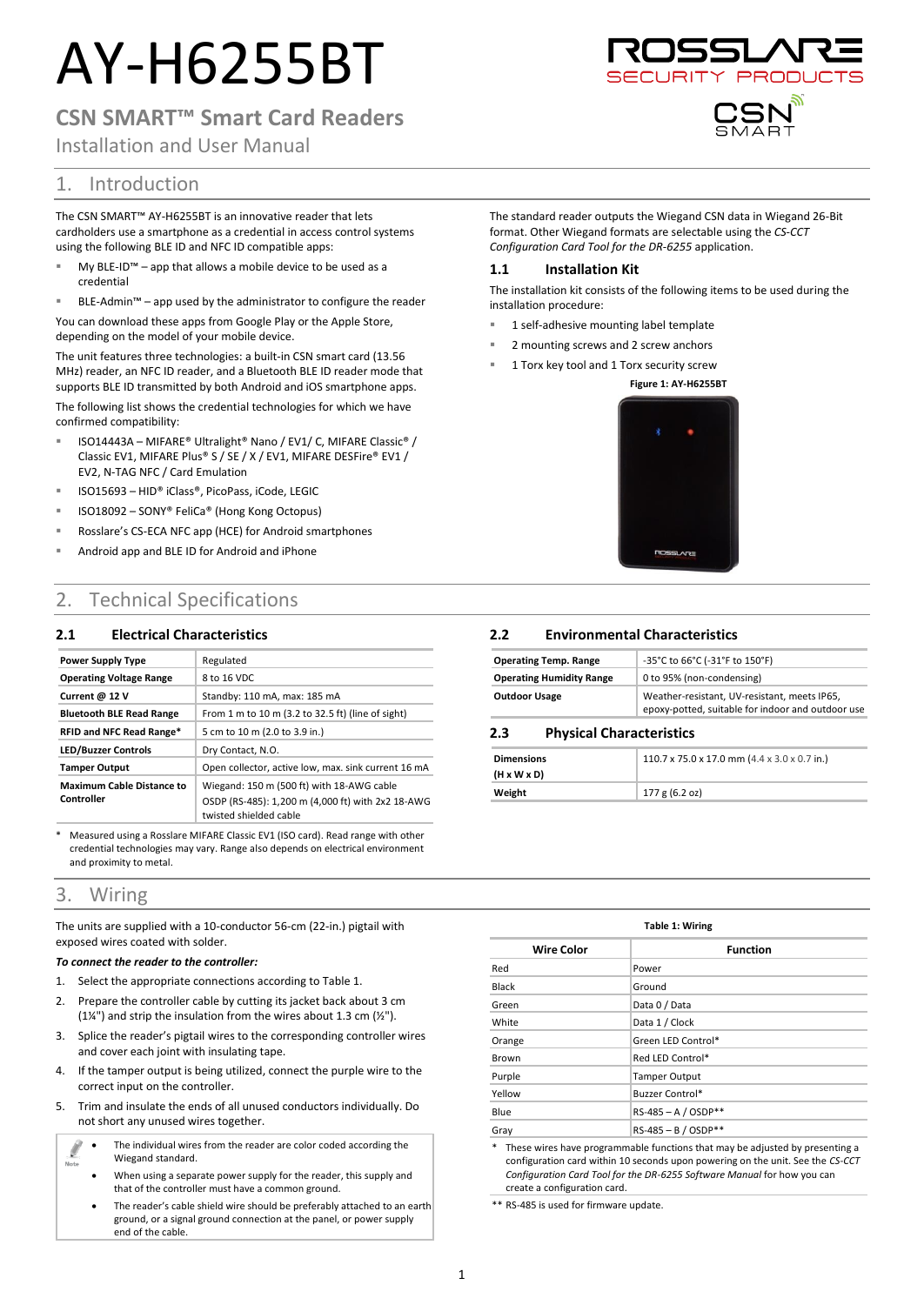# 4. Configuration with the BLE-Admin App

1. Download the BLE-Admin™ application from Google Play or App Store using the following QR code.





- 2. Open the application, select the required reader from the list displayed.
- 3. Enter the password.

# 5. Bluetooth NFC ID and BLE ID Operation

## **5.1 NFC ID**

The NFC ID read function of the AY-H6255BT can read both active and passive NFC credentials. Rosslare features smartphone applications that generate Unique NFC ID for each smartphone.

NFC ID is a short-range contactless technology that works at a range of 3 to 10 cm 2.0 to 3.9 in from the readers depending on the smartphone or passive tag.

The reader scans for NFC ID and transmits the ID number to the host controller via OSDP or Wiegand protocols.

Scan the QR code to download Rosslare's NFC app.

#### **NOTES:**

- Use the default password (12345678) when you log in to the BLE-Admin application for the first time.
- It is highly recommended that you change the password (see step 4).

#### 4. On the main screen, configure the following:

| <b>Option</b> | <b>Remarks</b>                      |  |
|---------------|-------------------------------------|--|
| Reader Name   | Assign name to selected door reader |  |
| Password      | Change password                     |  |

#### **5.2 BLE ID**

Download the My BLE-ID application from Google Play or App Store using the following QR code.



The service accepts incoming connection requests and transfers the credential by Wiegand or OSDP connection to the host. This feature includes MAC address and reader name advertising.

BLE ID credentials have a line-of-sight range of up to 10 m (33 ft) from the reader depending on the type and brand of smartphone or BLE device.

Refer to the *AY-H6x55BT myBLE-ID APP-x411* and *AY-H6x55BT BLE-Admin APP-x421* manuals for more details.

# 6. Configuration Card Programming

The *CS-CCT Configuration Card Tool for the DR-6255* application is used to create a configuration card, which in turn can be used to configure the AY-H6255BT reader.

The application allows you to configure RFID output settings, keypad settings (for AYC models), input behavior for the LED, buzzer, and hold controls, and the behavior for the LED and buzzer when a credential is presented or when in Standby mode.

For more information, please see the *CS-CCT Configuration Card Tool for the DR-6255 Software Manual*.

## 7. OSDP Operation

Note

- In OSDP mode, all control lines (Inputs/Outputs) are disabled
	- In OSDP mode, if a connection is not established or lost with the controller, the right LED flashes yellow continuously.

CSN SMART readers that support OSDP operation are compatible with all reader-related OSDP commands. The reader address is set using DIP switches on the back of the reader. Release the screw on the back of the reader to remove the door to access the DIP switches.

<span id="page-1-0"></span>[Figure 2](#page-1-0) shows the DIP switch settings, which are described below.

## **Figure 2: DIP Switch Settings**



- DIP Switch 1
	- This switch is used to select the reader output (Wiegand or OSDP):
	- $Off = Wiegand$
	- $On = OSDF$
	- DIP Switch 2
		- This switch is reserved for future use.
- DIP Switch 3

This switch is reserved for future use.

DIP Switches 4 to 8

These switches set the address of the reader for OSDP protocol. DIP Switch 4 is MSB and DIP Switch 8 is LSB. The address is the DIP switch state +1.

Examples:

- All the DIP switches in Off position, address =  $1$
- All the DIP switches in On position, address = 32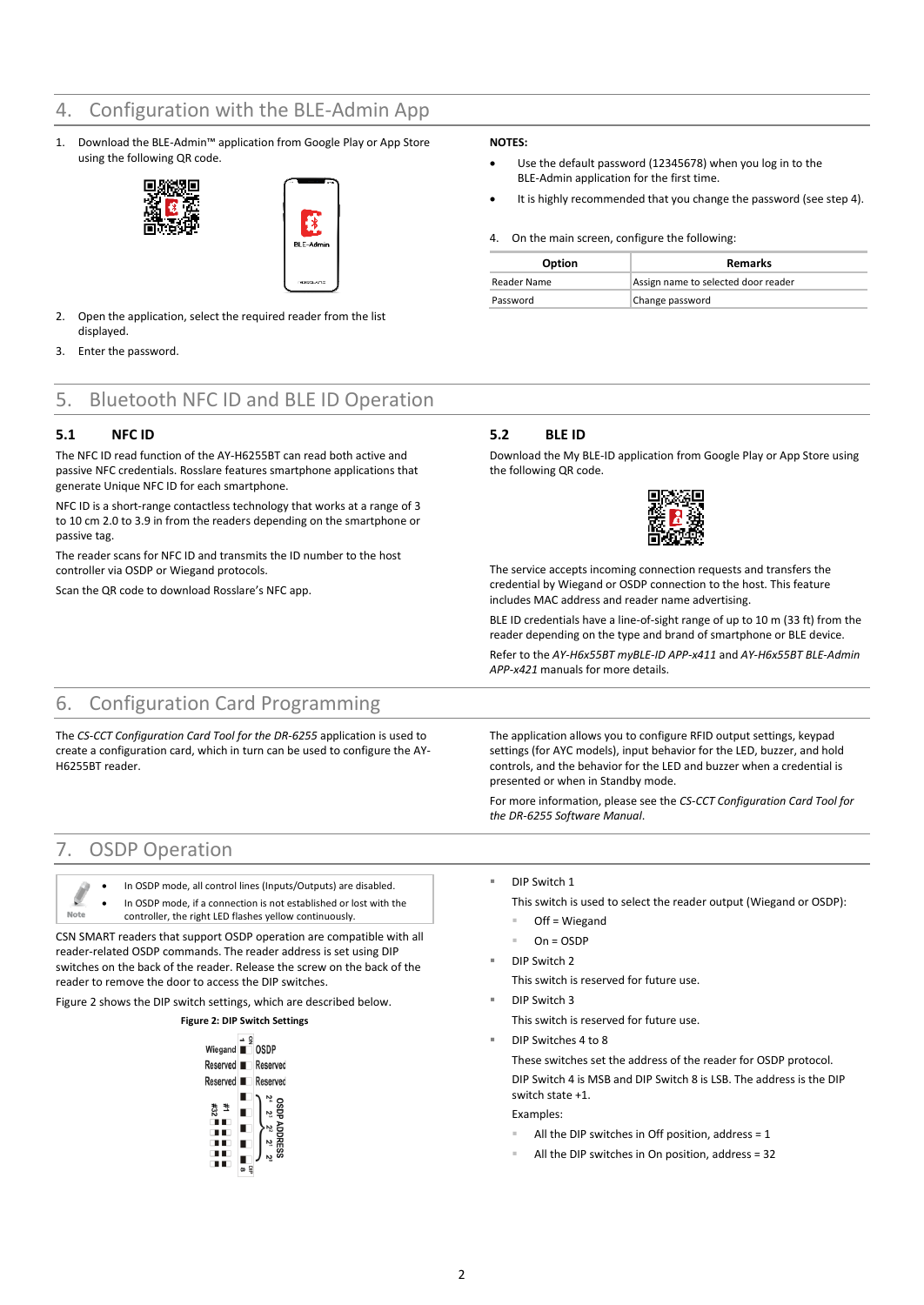## 8. LEDs Operation

## **8.1 Standby Mode**

Once the reader powers on (or resets), the reader enters Standby Mode. The left LED is blue and the right LED is red.



## **8.2 Card Read**

When the reader reads a contactless card, the right LED flashes green and the unit beeps once. The data is transferred to the host via Wiegand.



# Declaration of Conformity

#### FCC ID: GCD-AYH6X55BT

This device complies with Part 15 of the FCC Rules. Operation is subject to the following two conditions:

- This device may not cause harmful interference.
- This device must accept any interference received, including interference that may cause undesired operation.

WARNING: Changes or modifications not expressly approved by the party responsible for compliance could void the user's authority to operate the equipment.

NOTE: This equipment has been tested and found to comply with the limits for a Class B digital device, pursuant to part 15 of the FCC Rules. These limits are designed to provide reasonable protection against harmful interference in a residential installation. This equipment

# Radio Equipment Directive (RED)

reception, which can be determined by turning the equipment off and on, the user is encouraged to try to correct the interference by one or more of the following measures: Reorient or relocate the receiving antenna. Increase the separation between the equipment and receiver.

generates, uses, and can radiate radio frequency energy and, if not installed and used in accordance with the instructions, may cause harmful interference to radio communications. However, there is no guarantee that interference will not occur in a particular installation. If this equipment does cause harmful interference to radio or television

- Connect the equipment into an outlet on a circuit different from that to which the receiver is connected.
- Consult the dealer or an experienced radio/TV technician for help.

#### Rosslare hereby declares that the AY-H6255BT is in compliance with essential requirements and other relevant provisions of Directive 2014/53/EU.

# Limited Warranty

The full ROSSLARE Limited Warranty Statement is available in the Quick Links section on the ROSSLARE website a[t www.rosslaresecurity.com.](http://www.rosslaresecurity.com/) Rosslare considers any use of this product as agreement to the Warranty Terms even if you do not review them.

# International Standards Approvals

| <b>Description</b> | <b>Latest Standard</b>                                                                                                                  | <b>Latest EU Directive</b> |
|--------------------|-----------------------------------------------------------------------------------------------------------------------------------------|----------------------------|
|                    |                                                                                                                                         |                            |
| CE-EMC             | EN 61000-6-3:2007+A1:2011+AC:2012<br>EN 50130-4:2011+A1:2014<br>EN 61000-3-2:2014<br>EN 61000-3-3:2013<br>AOC                           | EMCD 2014/30/EU            |
| CE-LVD             | EN60950-1:2006+A11:2009+A1:2010+A12:2011+A2:2013                                                                                        | RED 2014/53/EU             |
| CE-RED             | N 300 330 V2.1.1<br>EN 301 489-1 V2.2.0<br>EN 301 489-3 V2.1.1<br>EN 301 489-17 V3.1.1/EN 300 328 V 2.1.1<br>EN62479: 2010<br><b>NB</b> | RED 2014/53/EU             |
| FCC.               | FCC Part 15B<br>FCC Part 15, 225 and 15, 247<br>FCC ID                                                                                  |                            |

## **8.3 NFC ID Read**

When the reader reads an NFC ID, the right LED flashes green and the unit beeps once. The ID is transferred to the host via Wiegand.